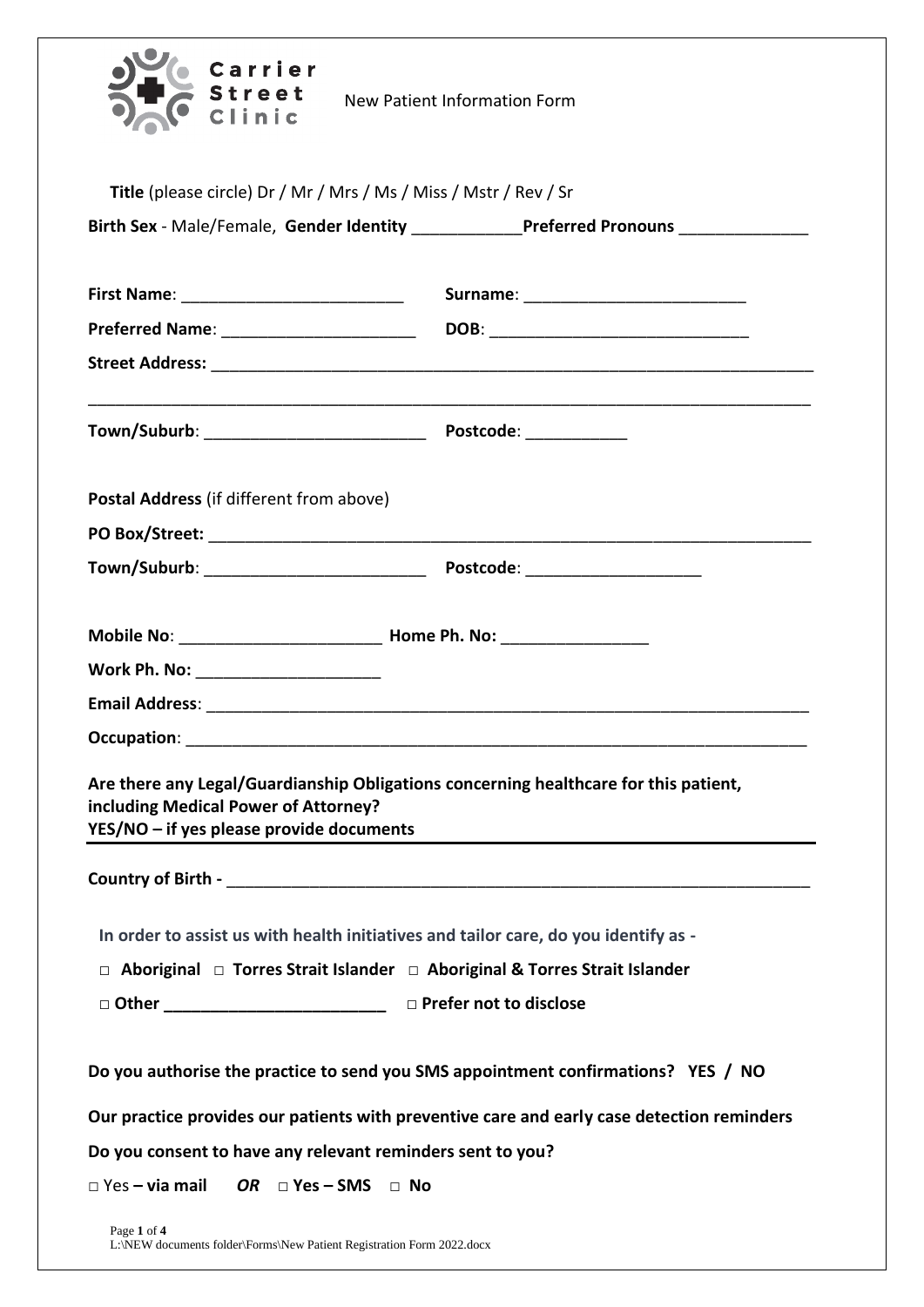

New Patient Information Form

| Please present to Staff if relevant: |
|--------------------------------------|
|--------------------------------------|

**Medicare** Card **Health Care** Card **Pension** Card **DVA**

**WorkCover Details –** Please provide written proof of claim from Insurance Company (including start date of claim and claim number)

| <b>Next of Kin</b>       |                                       |
|--------------------------|---------------------------------------|
|                          | Surname: ____________________________ |
|                          |                                       |
| <b>Emergency Contact</b> |                                       |
| <b>First Name:</b>       | Surname: ________________________     |
| Phone No.                |                                       |

**Agreement -**

- **I acknowledge I will be expected to pay my account on the day of consultation, if the account is not settled, no future appointments will be booked, until such time the debt is cleared.**
- **Moving forward, I will continue with a good payment habit.**
- **Please note that there are extra consumable fees for procedures performed, also payable on the day of consultation.**
- **I knowledge that I will attend my scheduled appointments, or inform the clinic in a timely manner if I cannot.**
- **If I miss 2 consecutive appointments I understand I will no longer be a patient of Carrier Street Clinic**

| Yes         | No |  |
|-------------|----|--|
| Signature - |    |  |
| Date -      |    |  |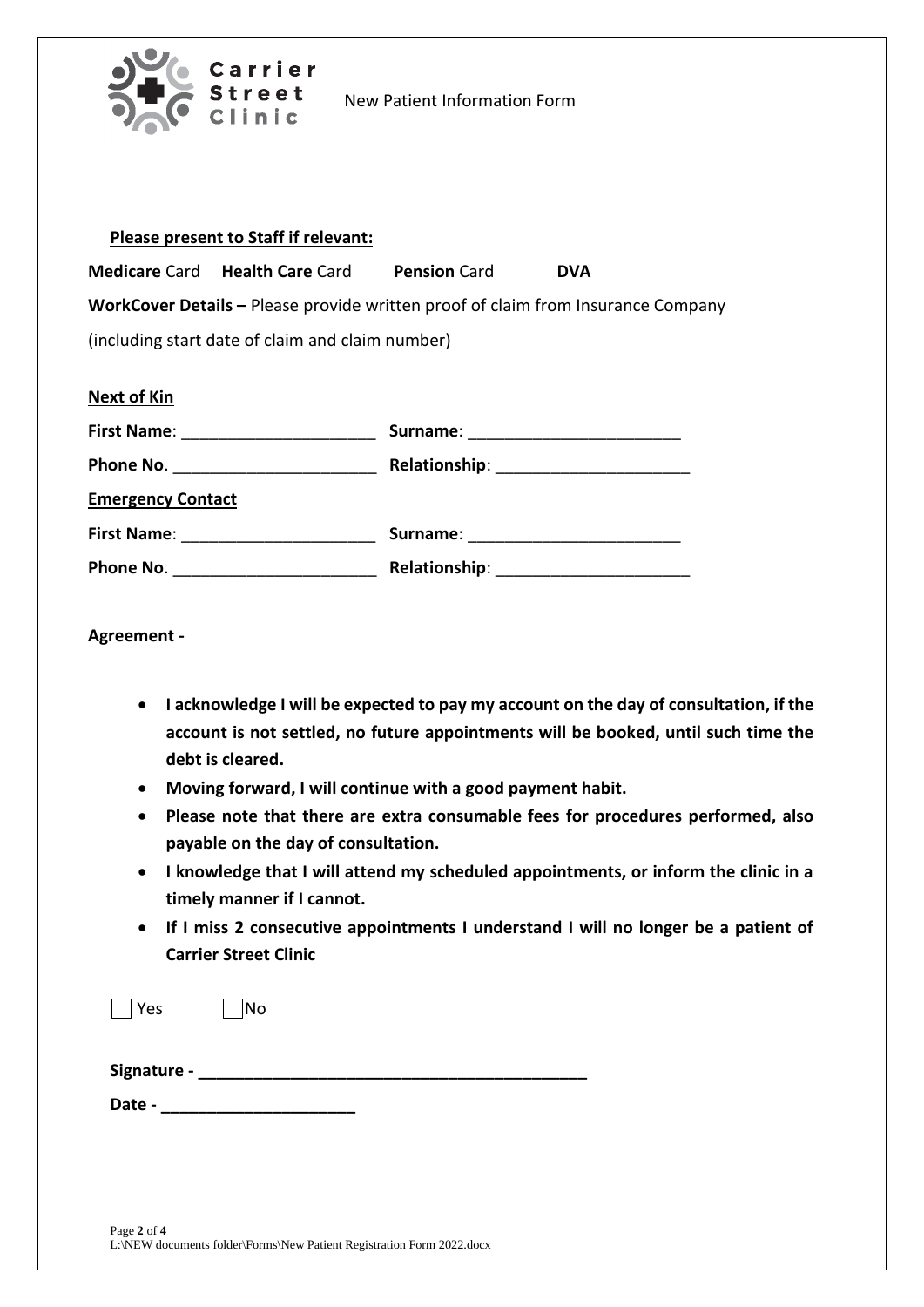

New Patient Information Form

## **Your Health Information**

To enable ongoing care and total quality improvement within this practice and in keeping with the Privacy Act (1988) and the National Privacy Principles, we wish to provide you with sufficient information on how your personal health information may be used or disclosed and record your consent or restrictions to this consent.

Your personal health information will only be used for the purposes for which it was collected, or as otherwise permitted by law and we respect your right to determine how your personal health information is used or disclosed. The information we collected may be collected by a number of different methods and examples may include: medical test results, notes form consultations, Medicare and health insurance details, data collected from observations and conversations with you, and details obtained from other health care providers (eg. specialist correspondence). By signing below, you (as a patient/guardian) are consenting, that on obtaining your personal health information it

may be used or disclosed by the practice for the following purposes:

- follow up reminder/recall notices for treatment and preventive healthcare:
- for accounting procedures and the collection of professional fees;
- the diagnosis and treatment of any health condition, including the communication of relevant information only, to practice staff, specialists and other healthcare providers to ensure quality care is provided;
- for Accreditation and Quality Assurance activities which are conducted by professionally trained non-treating GPs and other professionally trained and qualified persons, eg. General Practice Managers;
- for legal related disclosures, as required by Court of Law;
- for the purposes of research where de-identified information is used;
- to allow medical students and staff to participate in medical training/teaching using only de-identified information;
- for disease notification, as required by law;
- For use when seeking treatment by other doctors in this practice.

At all times, we are required to ensure your details are treated with the utmost confidentiality. Your records are very important and we will take all steps necessary to ensure they remain confidential.

I, \_\_\_\_\_\_\_\_\_\_\_\_\_\_\_\_\_\_\_\_\_\_\_\_\_\_\_\_\_\_\_\_\_\_\_, give my permission for my personal health information to be collected, used and disclosed above. I understand only my relevant personal health information will be provided to allow the above actions to be undertaken and I am free to withdraw my consent at any time by notifying this practice in writing. Patient (please print): \_\_\_\_\_\_\_\_\_\_\_\_\_\_\_\_\_\_\_\_\_\_\_\_\_\_\_\_\_\_\_\_\_\_\_\_\_\_\_\_\_\_\_\_\_\_\_\_\_\_\_\_\_\_\_\_\_\_\_\_\_\_\_

Signature:  $\Box$ 

Date: \_\_\_\_\_\_\_\_\_\_\_\_\_\_\_\_\_\_

Page **3** of **4** L:\NEW documents folder\Forms\New Patient Registration Form 2022.docx If not the Patient signing - Your name (please print): \_\_\_\_\_